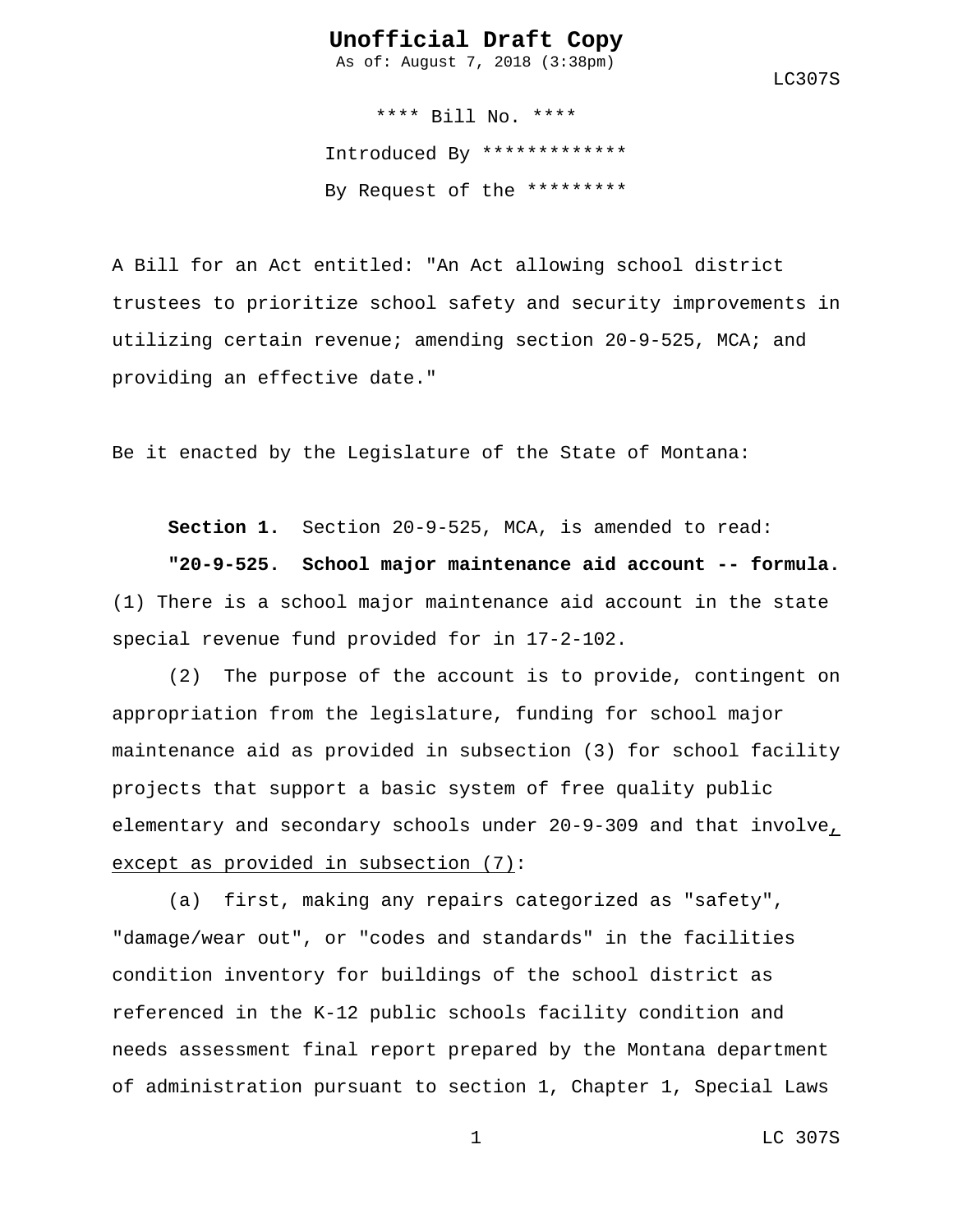As of: August 7, 2018 (3:38pm)

LC307S

of December 2005; and

(b) after addressing the repairs in subsection  $(2)(a)$ , any of the following:

(i) updating the facility condition inventory as recommended in the final report referenced in subsection  $(2)(a)$ with the scope and methods of the review to be determined by the trustees, employing experts as the trustees determine necessary. The first update must be completed by July 1, 2019, and each district shall certify the completion to the office of public instruction no later than October 31, 2019. Subsequent updates must be certified to the office of public instruction no less than once every 5 years following the first certification.

(ii) undertaking projects designed to produce operational efficiencies such as utility savings, reduced future maintenance costs, improved utilization of staff, and enhanced learning environments for students, including but not limited to projects addressing:

(A) roofing systems;

(B) heating, air conditioning, and ventilation systems;

(C) energy-efficient window and door systems and insulation;

(D) plumbing systems;

(E) electrical systems and lighting systems;

(F) information technology infrastructure, including internet connectivity both within and to the school facility; and

(G) other critical repairs to an existing school facility or facilities.

2 LC 307S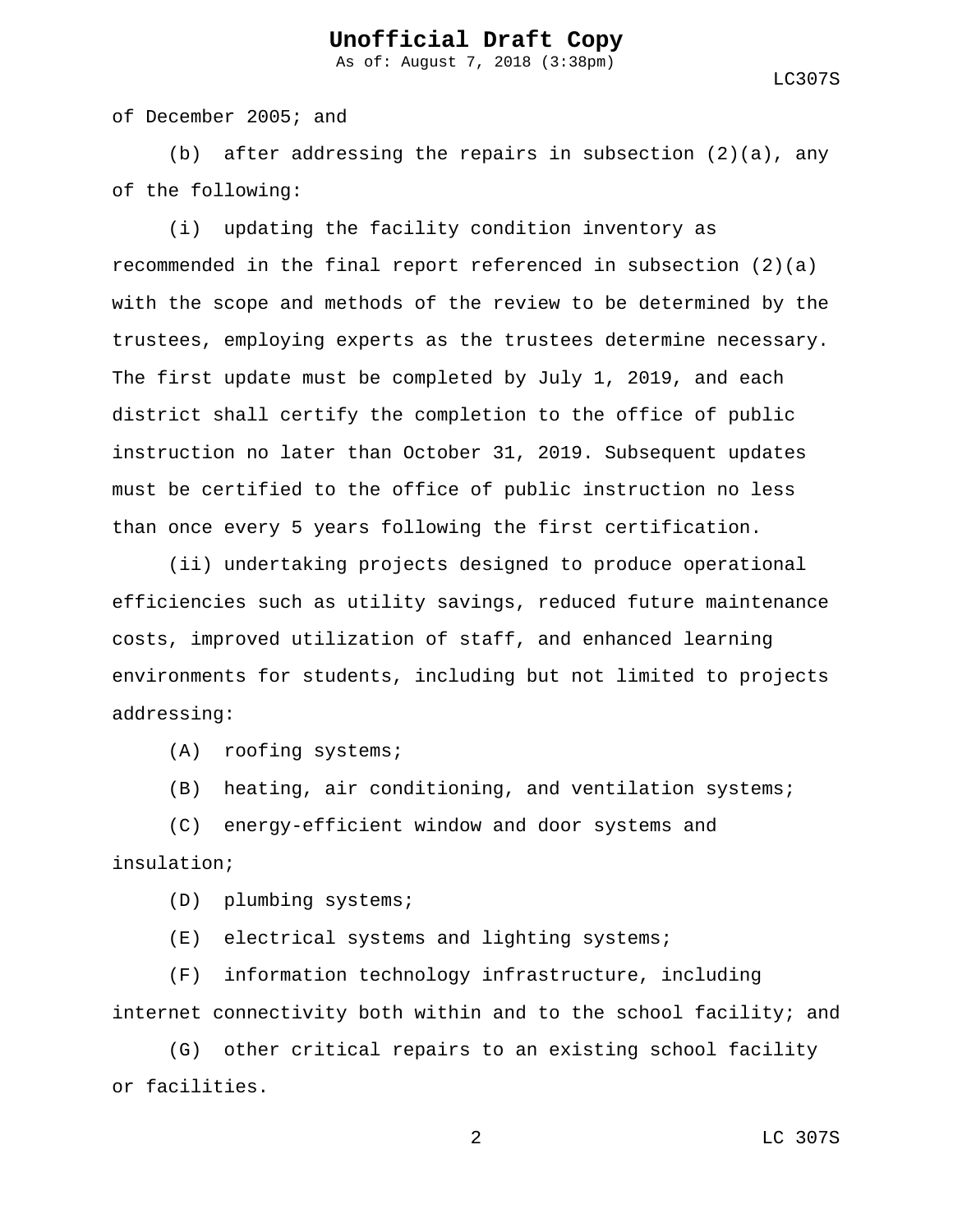As of: August 7, 2018 (3:38pm)

LC307S

(3) (a) In any year in which the legislature has appropriated funds for distribution from the school major maintenance aid account, the superintendent of public instruction shall administer the distribution of school major maintenance aid from the school major maintenance aid account for deposit in the subfund of the building reserve fund provided for in 20-9-502(3)(e). Subject to proration under subsection (5) of this section, aid must be annually distributed no later than the last working day of May to a school district imposing a levy pursuant to 20-9-502(3) in the current school fiscal year, with the amount of state support per dollar of local effort of the applicable elementary and high school program of each district determined as follows:

(i) using the taxable valuation most recently certified by the department of revenue under 15-10-202:

(A) divide the total statewide taxable valuation by the statewide total of school major maintenance amounts and multiply the result by 171%;

(B) multiply the result determined under subsection  $(3)(a)(i)(A)$  by the district's school major maintenance amount;

(C) subtract the district's taxable valuation from the amount determined under subsection  $(3)(a)(i)(B)$ ; and

(D) divide the amount determined under subsection (3)(a)(i)(C) by 1,000;

(ii) determine the greater of the amount determined in subsection (3)(a)(i) or 18% of the district's mill value; and

(iii) multiply the result determined under subsection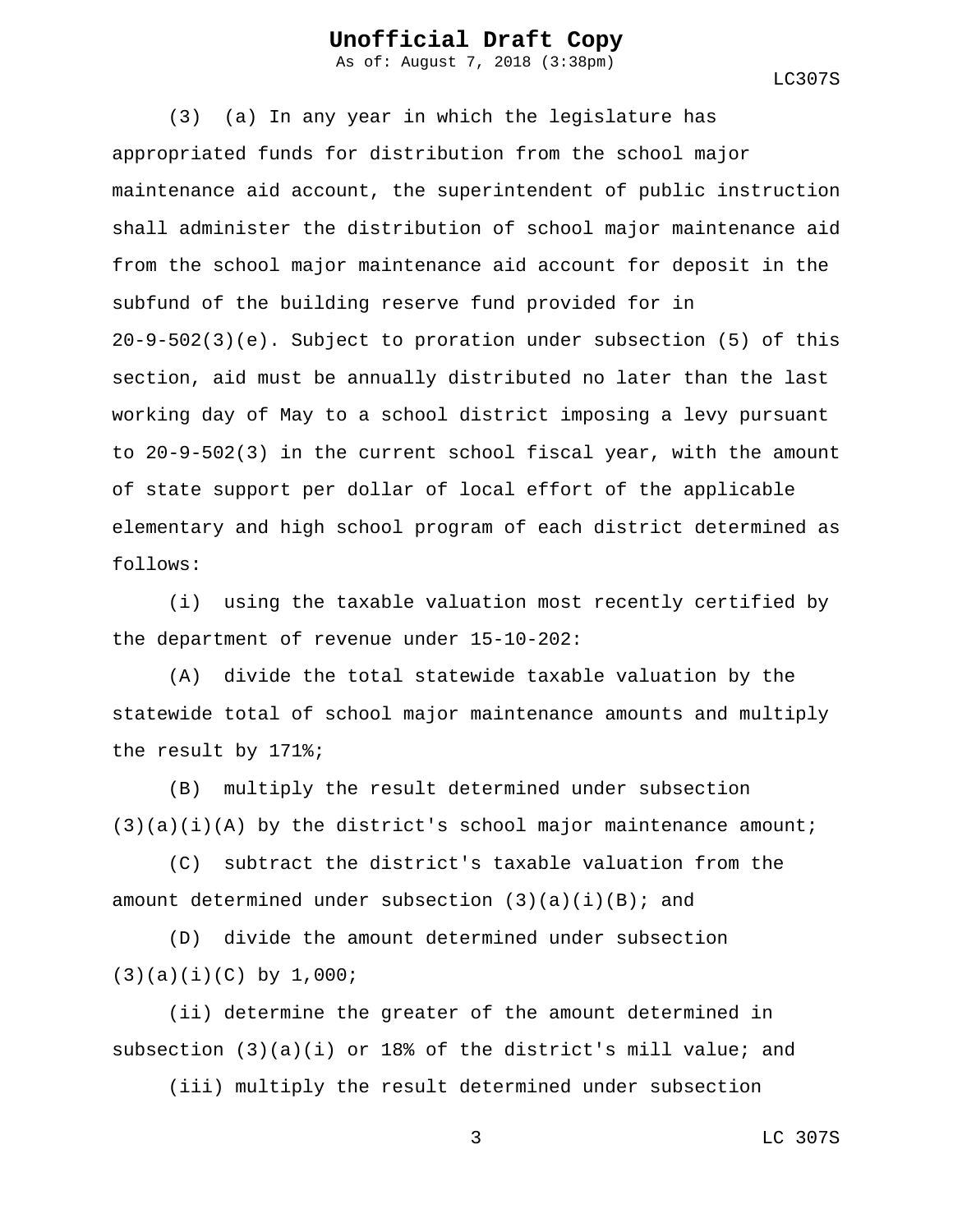As of: August 7, 2018 (3:38pm)

LC307S

(3)(a)(ii) by the district's school major maintenance amount, then divide the product by the sum of the result determined under subsection  $(3)(a)(ii)$  and the district's school major maintenance amount.

(b) For a district with an adopted general fund budget in the prior year greater than or equal to 97% of the district's general fund maximum budget in the prior year, the amount determined in subsection  $(3)(a)(iii)$  rounded to the nearest cent is the amount of school major maintenance aid per dollar of local effort, not to exceed an amount that would result in the state aid composing more than 80% of the district's school major maintenance amount.

(c) For a district with an adopted general fund budget in the prior year less than 97% of the district's maximum budget in the prior year, multiply the amount determined in subsection (3)(a)(iii) by the ratio of the district's adopted general fund budget in the prior year to the district's maximum general fund budget in the prior year. The result, rounded to the nearest cent, is the amount of state school major maintenance aid per dollar of local effort, not to exceed an amount that would result in the state aid composing more than 80% of the district's school major maintenance amount.

(4) Using the taxable valuation most recently certified by the department of revenue under 15-10-202, the superintendent shall provide school districts with a preliminary estimated amount of state school major maintenance aid per dollar of local effort for the ensuing school year no later than March 1 and a

4 LC 307S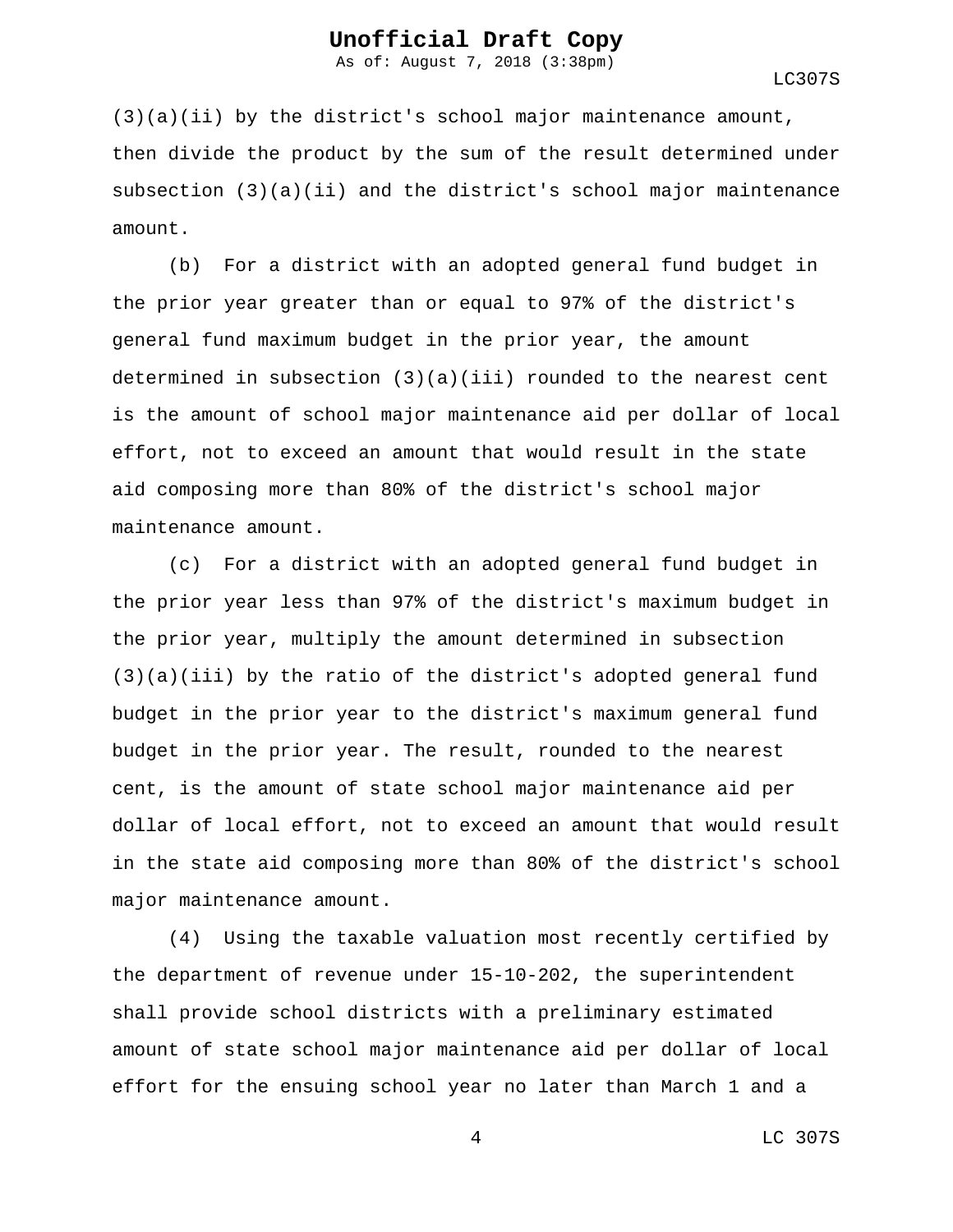As of: August 7, 2018 (3:38pm)

LC307S

final amount for the current school year no later than July 31.

(5) If the appropriation from or the available funds in the school major maintenance aid account in any school fiscal year are less than the amount for which school districts would otherwise qualify, the superintendent of public instruction shall proportionally prorate the aid distributed to ensure that the distributions do not exceed the appropriated or available funds.

(6) If in any fiscal year the amount of revenue in the school major maintenance aid account is sufficient to fund school major maintenance aid without a proration reduction pursuant to subsection (5) and if in that same fiscal year the amount of revenue available in the school facility and technology account established in 20-9-516 will result in a proration reduction in debt service assistance pursuant to  $20-9-346(2)(b)$  for that fiscal year, the state treasurer shall transfer any excess funds in the school major maintenance aid account to the school facility and technology account, not to exceed the amount required to avoid a proration reduction.

(7) School district boards of trustees that have certified to the office of public instruction a current school safety plan or emergency operations plan pursuant to 20-1-401 may, prior to addressing the school facility projects under subsection (2) of this section, utilize the proceeds from the levy authorized in 20-9-502(3) and any school major maintenance aid for improvements to school safety and security as described in 20-9-236(1).

 $(7)(8)$  For the purposes of this section, the following definitions apply: